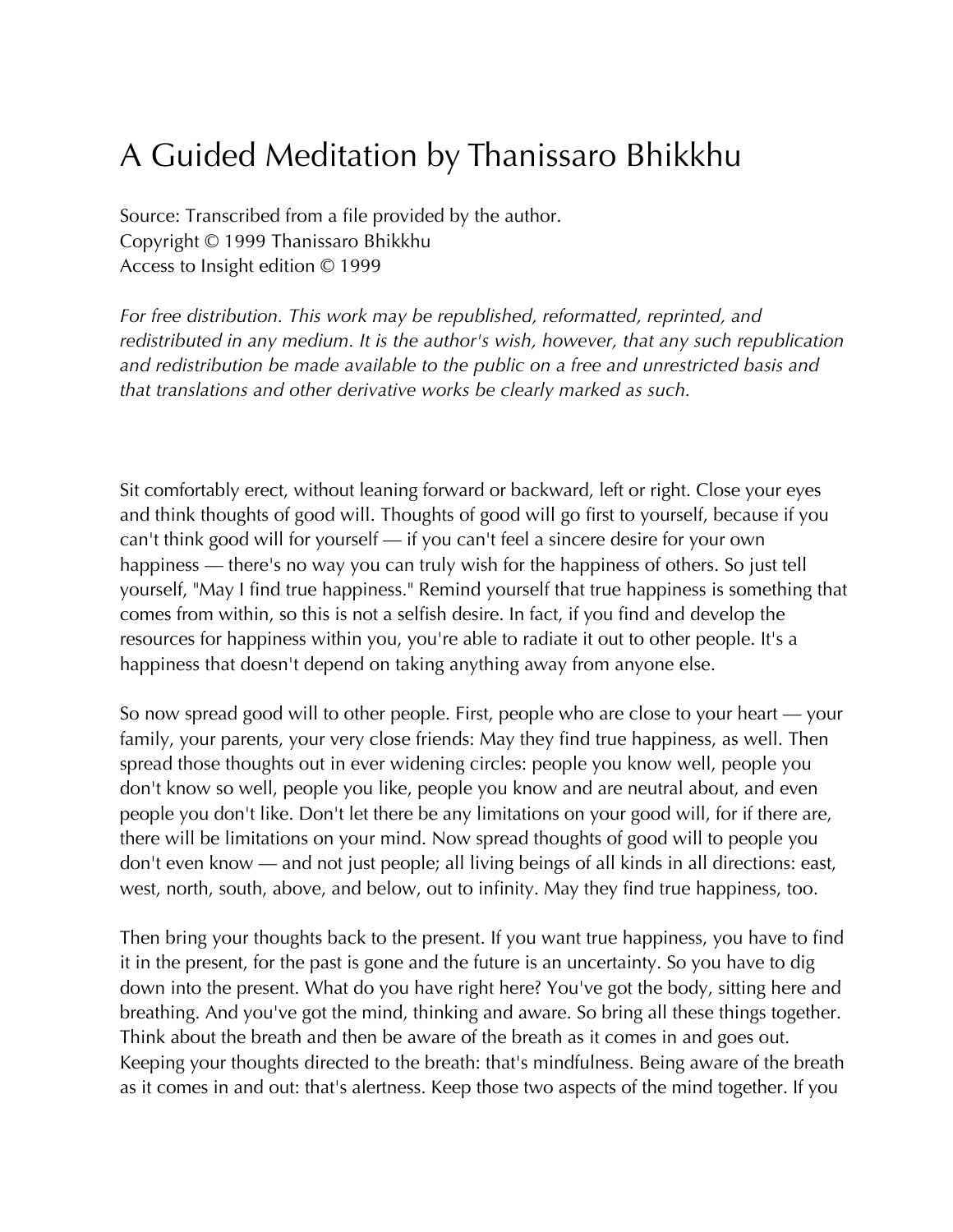want, you can use a meditation word to strengthen your mindfulness. Try "Buddho," which means "awake." Think "bud-" with the in-breath, "dho" with the out.

Try to breathe as comfortably as possible. A very concrete way of learning how to provide for your own happiness in the immediate present — and at the same time, strengthening your alertness — is to let yourself breathe in a way that's comfortable. Experiment to see what kind of breathing feels best for the body right now. It might be long breathing, short breathing; in long, out short; or in short, out long. Heavy or light, fast or slow, shallow or deep. Once you find a rhythm that feels comfortable, stay with it for a while. Learn to savor the sensation of the breathing. Generally speaking, the smoother the texture of the breath, the better. Think of the breath, not simply as the air coming in and out of the lungs, but as the entire energy flow that courses through the body with each in-and-out breath. Be sensitive to the texture of that energy flow. You may find that the body changes after a while. One rhythm or texture may feel right for a while, and then something else will feel more comfortable. Learn how to listen and respond to what the body is telling you right now. What kind of breath energy does it need? How can you best provide for that need? If you feel tired, try to breathe in a way that energizes the body. If you feel tense, try to breathe in a way that's relaxing.

If your mind wanders off, gently bring it right back. If it wanders off ten times, a hundred times, bring it back ten times, a hundred times. Don't give in. This quality is called ardency. In other words, as soon as you realize that the mind has slipped away, you bring it right back. You don't spend time aimlessly sniffing at the flowers, looking at the sky, or listening to the birds. You've got work to do: work in learning how to breathe comfortably, how to let the mind settle down in a good space here in the present moment.

When the breath starts feeling comfortable, you can start exploring it in other areas of the body. If you simply stay with the comfortable breath in a narrow range, you'll tend to doze off. So consciously expand your awareness. A good place to focus first is right around the navel. Locate that part of the body in your awareness: where is it right now? Then notice: how does it feel there as you breathe in? How does it feel when you breathe out? Watch it for a couple of breaths, and notice if there's any sense of tension or tightness in that part of the body, either with the in-breath or with the out-breath. Is it tensing up as you breathe in? Are you holding onto the tension as you breathe out? Are you putting too much force on the out-breath? If you catch yourself doing any of these things, just relax. Think of that tension dissolving away in the sensation of the in-breath, the sensation of the out-breath. If you want, you can think of the breath energy coming into the body right there at the navel, working through any tension or tightness that you might feel there ...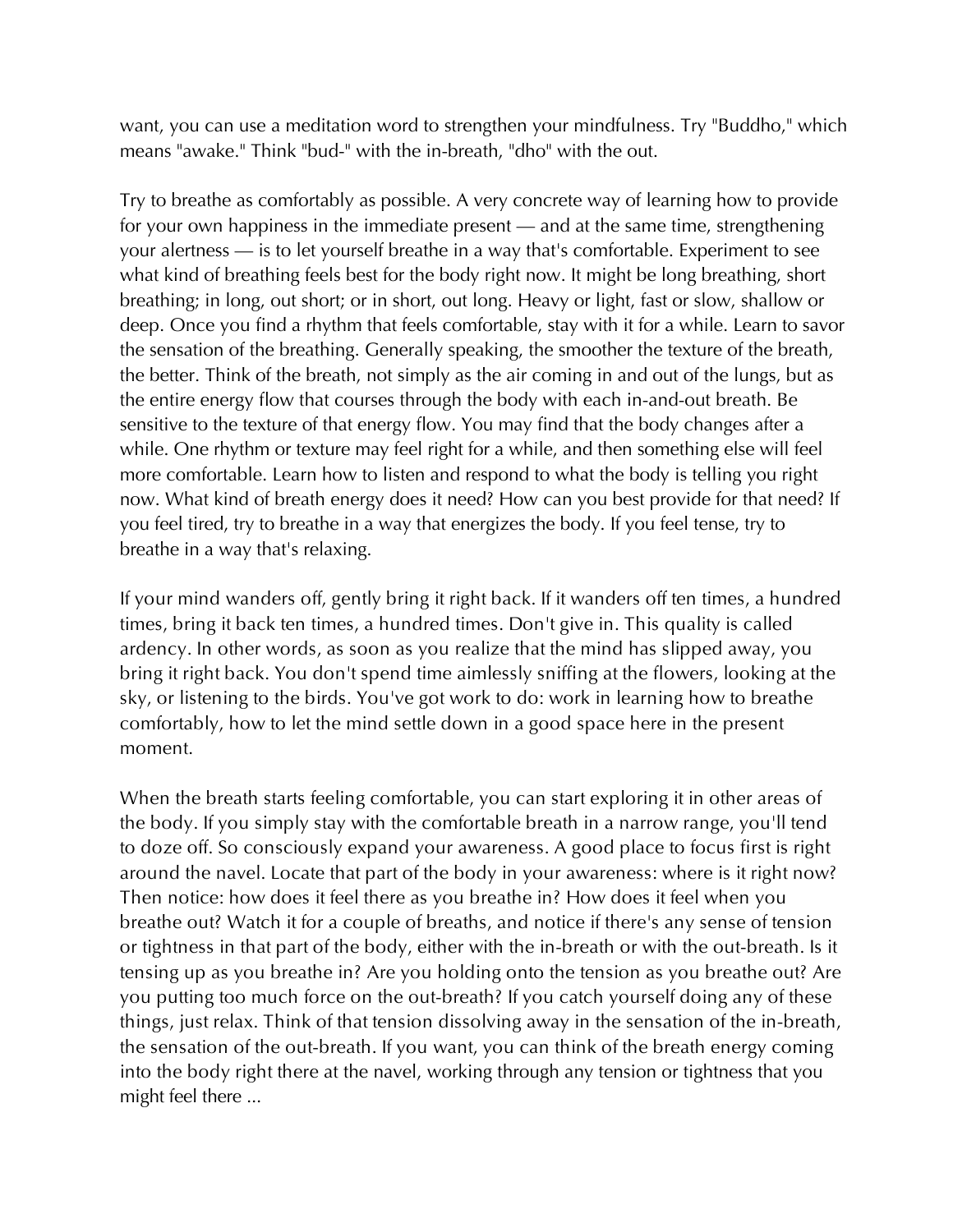Then move your awareness to the right — to the lower right-hand corner of your abdomen — and follow the same three steps there: 1) locate that general part of the body in your awareness; 2) notice how it feels as you breathe in, how it feels as you breathe out; and 3) if you sense any tension or tightness in the breath, just let it relax ... Now move your awareness to the left, to the lower left-hand corner of your abdomen, and follow the same three steps there.

Now move your awareness up to the solar plexus ... and then to the right, to the right flank ... to the left flank ... to the middle of the chest ... After a while move up to the base of the throat ... and then to the middle of the head. Be very careful with the breath energy in the head. Think of it very gently coming in, not only through the nose but also through the eyes, the ears, down from the top of the head, in from the back of the neck, very gently working through and loosening up any tension you may feel, say, around your jaws, the back of your neck, around your eyes, or around your face ...

From there you can move your attention gradually down the back, out the legs, to the tips of the toes, the spaces between the toes. As before, focus on a particular part of the body, notice how it feels with the in-breath and out-breath, relax any sensation of tension or tightness you might feel there, so that the breath energy can flow more freely, and then move on until you've reached the tips of the toes. Then repeat the process, beginning at the back of the neck and going down the shoulders, through the arms, past your wrists, and out through your fingers.

You can repeat this survey of the body as many times as you like until the mind feels ready to settle down.

Then let your attention return to any spot in the body where it feels most naturally settled and centered. Simply let your attention rest there, at one with the breath. At the same time let the range of your awareness spread out so that it fills the entire body, like the light of a candle in the middle of a room: the candle flame is in one spot, but its light fills the entire room. Or like a spider on a web: the spider's in one spot, but it knows the whole web. Be keen on maintaining that broadened sense of awareness. You'll find that it tends to shrink, like a balloon with a small hole in it, so keep broadening its range, thinking "whole body, whole body, breath in the whole body, from the top of the head down into the tips of the toes." Think of the breath energy coming in and out of the body through every pore. Make a point of staying with this centered, broadened awareness as long as you can. There's nothing else you have to think about right now, nowhere else to go, nothing else to do. Just stay with this centered, broadened awareness of the present ...